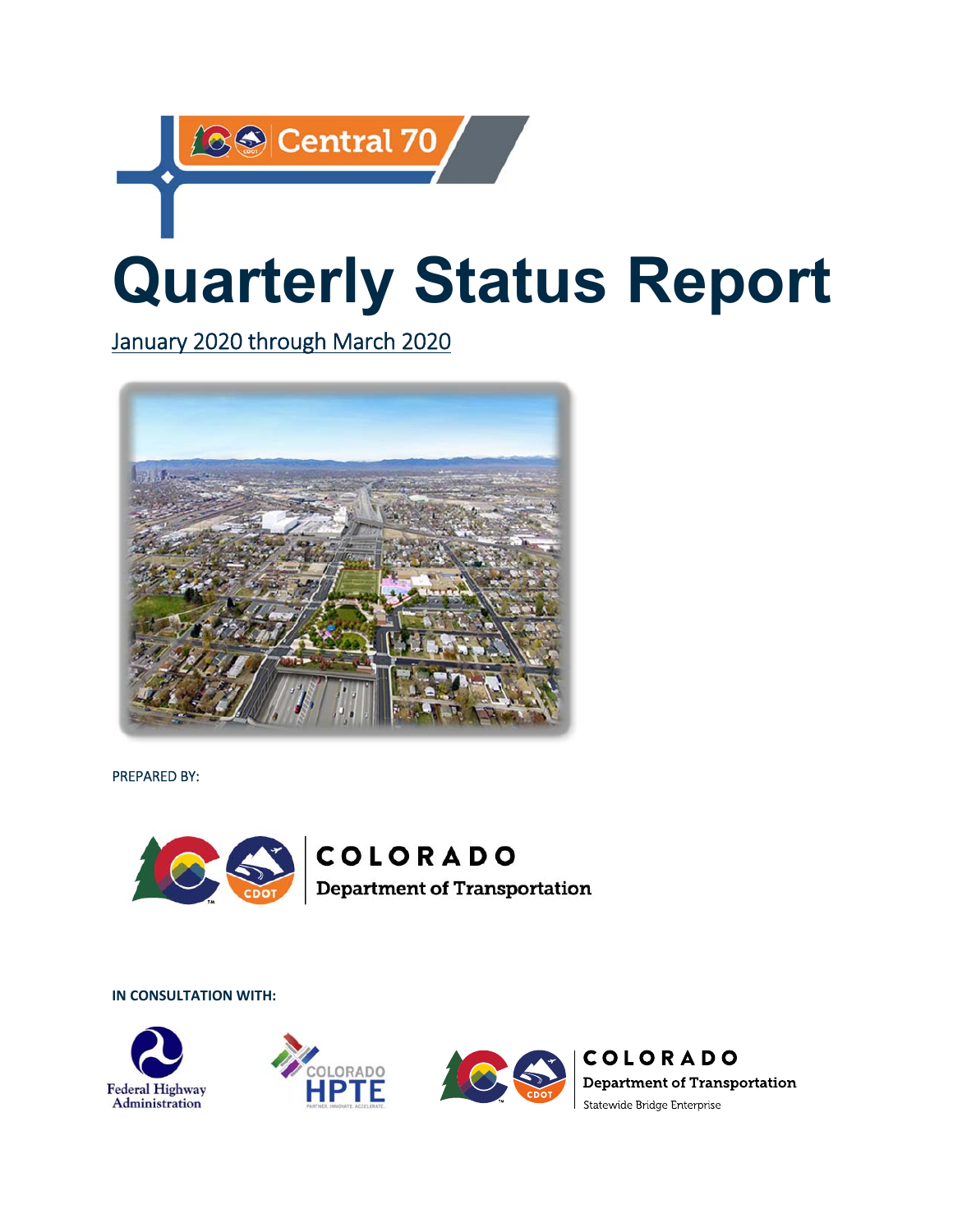**DATE: May 8, 2020** 

**TO: Colorado Transportation Commission (TC) Colorado High Performance Transportation (HPTE) Board of Directors Colorado Bridge Enterprise (BE) Board of Directors** 

**FROM: Keith Stefanik, Project Director, Central 70 Project** 

**SUBJECT: Quarterly Update** 

#### **PROJECT PROGRESS**

This memo summarizes the status of the Central 70 Project across the following areas:

- Status of Design and Construction
- Status of Pre-Development Budget
- Status of Community Commitments

# **ACTION**

No actions are requested at this time. This memo is for information purposes only.

#### **BACKGROUND**

Per the Central 70 Project Intra‐Agency Agreement (IAA) dated August 22, 2017, (as amended by the First Amendment to the IAA, dated November 15, 2017, and the Second Amendment to the IAA, dated April 3, 2019), the Central 70 Project Director shall provide quarterly updates to the Transportation Commission, Bridge Enterprise (BE) Board of Directors, and the High Performance Transportation Enterprise (HPTE) Board of Directors through Final Acceptance.

# **MATTERS REQUIRING POLICY INPUT**

None at this time.

# **COMPLETED MILESTONES THIS QUARTER**

#### January 2020

- Continued BNSF Bridge work at the BNSF Market Lead tracks in order to meet the 9month shut down schedule.
- Continued construction of Phase 2 of the I‐70 over Peoria Street bridge (inside lanes), including placing the bridge deck.
- Continued reconstruction of various bridge structures along I‐70 between Brighton Boulevard and Quebec Street.
- Continued substructure work on the first phase of UPRR Bridge over I‐70.
- Continuing reconstruction of I-70 over Quebec Street bridge.
- Continued substructure work at the I-70 over Denver Rock Island Railroad (DRIR) bridge.
- Cover Top Drainage Variance was approved by City and County of Denver (CCD).

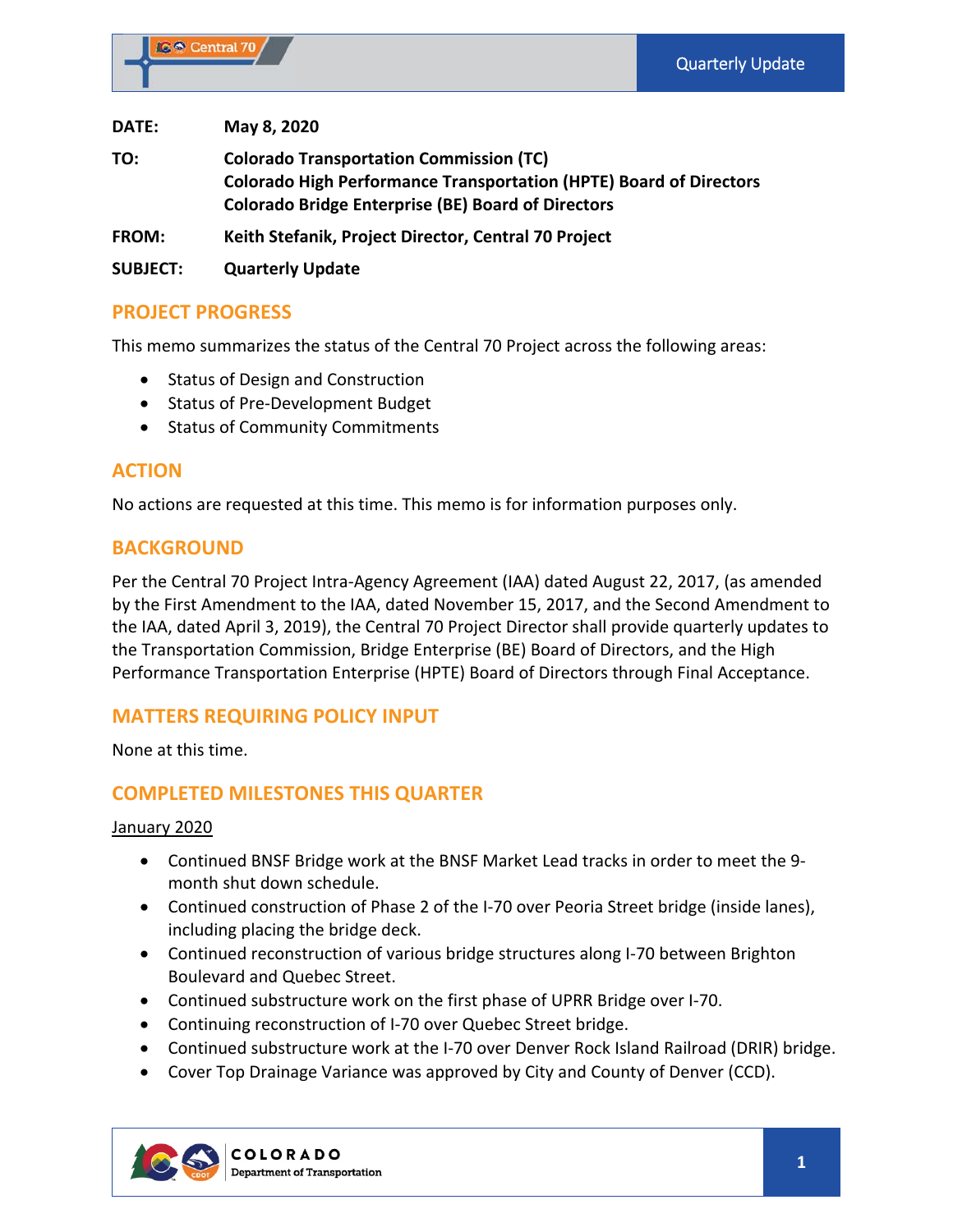#### **C** Central 70

- KMP addressing UPRR comments (provided on January 16, 2020) on the 100% UPRR Drainage package.
- Place deck at Colorado over I-70 bridge (Phase 1).
- Westbound 46th Avenue between Clayton and Steele Streets closed through midspring for waterline work on Fillmore Street; Fillmore Street closed between 45th and 46th avenues as part of this work. Local access will be maintained.
- Continued Milestone 1 punch-list work, including setting permanent sign structures in the east segment.
- Started substructure work on Josephine Street bridge.
- Began design of the UPRR alternate track phasing.

#### February 2020

- Partial demolition of I-70 over Brighton Boulevard bridge occurred over weekend of February 28, 2020.
- Began receiving UPRR girders at the project site..
- Continued permanent work at Brighton Boulevard.
- Abatement of last building schedule to be demolished (AP‐93) was complete during the period.
- Continued construction of the lowered section north of 46th Avenue between Brighton and Colorado boulevards, including excavation and wall work.
- Place deck at Steele/Vazquez over I-70 bridge.
- Begin soil mixing (cement treated) in the lowered section.

#### March 2020

- Continued BNSF Bridge work at the BNSF Market Lead tracks in order to meet the 9month shut down schedule.
- Continued reconstruction of various bridge structures along I-70 between Brighton Boulevard and Quebec Street.
- KMP addressing UPRR comments (provided on January 16, 2020) on the 100% UPRR Drainage package. Yard drainage plans were resubmitted to UPRR March 4, 2020 and UPRR comments were received March 27, 2020.
- Continue to receive UPRR girders at the project site.
- Continued substructure work on the first phase of UPRR Bridge over I‐70.
- Continued substructure work at the I-70 over Denver Rock Island Railroad (DRIR) bridge.
- Continued permanent work at Brighton Boulevard.
- Continued construction of the lowered section north of 46th Avenue between Brighton and Colorado Boulevards, including excavation and wall work.
- Continued various construction work on Stapleton Drive North and South (including utilities, walls, and bridge reconstruction) requiring closures and lane restrictions.
- Continued punch-list work setting permanent sign structures and beginning pavement preparations in the Milestone 1 limits.

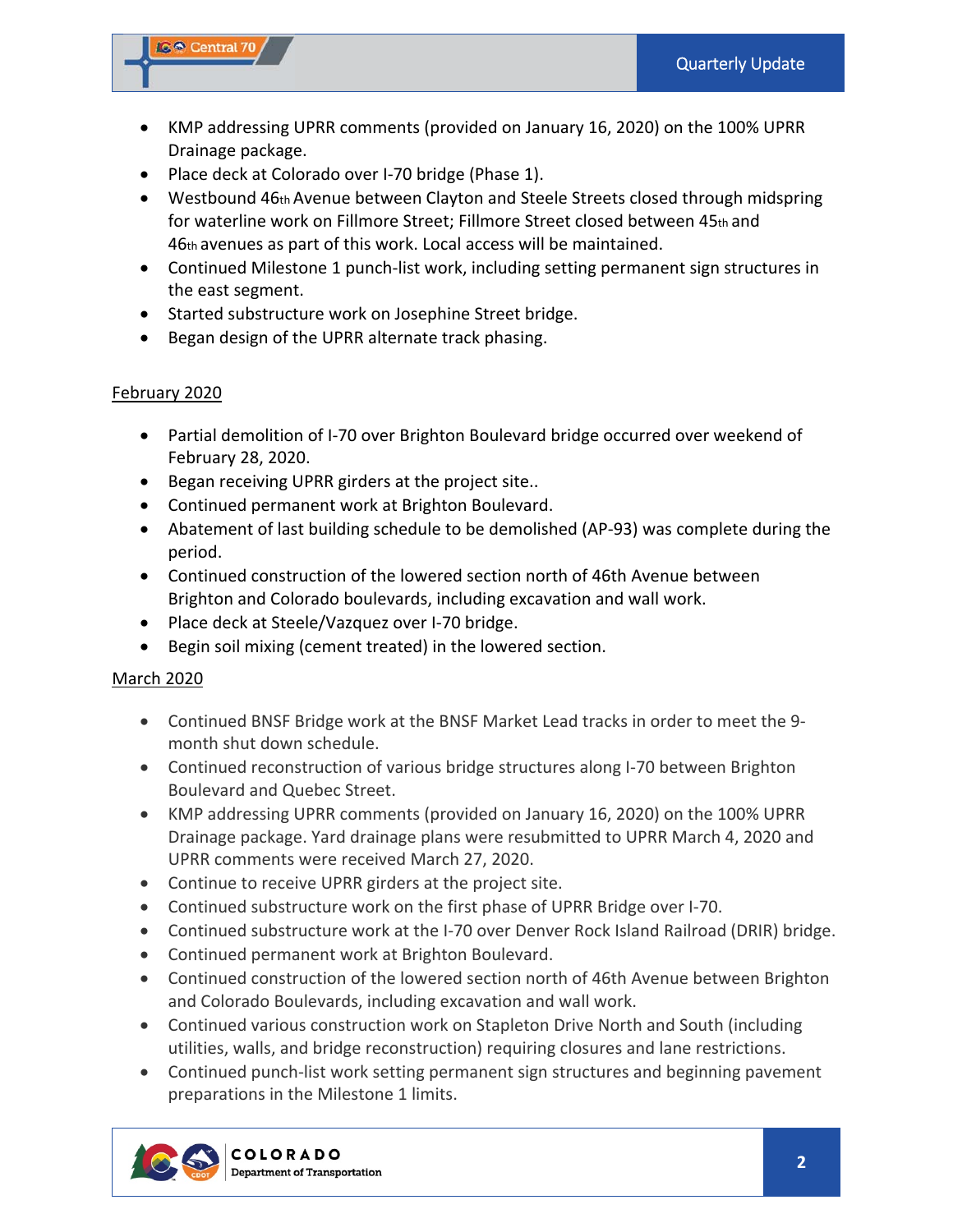#### **C** Central 70

- Continued construction on the superstructure on Josephine Street bridge.
- Continued design of the UPRR alternate track phasing.
- Continued bridge construction on Fillmore streets.
- Continued soil mixing (cement treated) in the lowered section.
- Began placing girders on the Cover
- Demolition of the last building structure at AP-93.
- Completed the girder erection for BNSF.

# **UPCOMING MILESTONES**

#### April 2020 through June 2020

- Shift traffic and start demolition of I-70 over Brighton Boulevard bridge.
- Finalize Milestone 1 punch-list items.
- Continue work on UPRR bridge, including finalization of the substructure of Phase 4 and placement of the girders.
- Shift traffic to the outside lanes of I‐70 between Colorado Boulevard and Quebec Street.
- Place all the girders for the Cover and placement of the Cover deck.
- Begin installation of the fire suppression system and other systems elements underneath the Cover.
- Complete BNSF work for the spur track into Manna Pro.

| Lawsuit/Complaint                                                                                                       | <b>Status</b>                                                                                                                                                                                                               |
|-------------------------------------------------------------------------------------------------------------------------|-----------------------------------------------------------------------------------------------------------------------------------------------------------------------------------------------------------------------------|
| Lawsuit filed against Environmental Protection<br>Agency (EPA) regarding Air Quality standards                          | Ruling in EPA's favor                                                                                                                                                                                                       |
| Title VI complaint filed against the Federal<br>Highway Administration (FHWA) regarding<br><b>Environmental Justice</b> | Administrative decision in the Colorado<br>Department of Transportation's (CDOT) favor                                                                                                                                      |
| Drainage lawsuit against City of Denver                                                                                 | Ruling in City of Denver's favor                                                                                                                                                                                            |
| National Environmental Policy Act (NEPA) Lawsuit<br>filed against FHWA regarding connected action                       | Lawsuit dismissed with prejudice                                                                                                                                                                                            |
| NEPA lawsuit filed against FHWA regarding<br>environmental issues                                                       | Plaintiffs and State reached settlement<br>agreement in December 2018. State in process<br>of implementing settlement mitigations<br>including funding health study, air quality<br>monitoring, and additional landscaping. |

# **LAWSUIT UPDATE**

All lawsuits associated with the Project to date have been resolved. The State (CDOT) reached a settlement agreement with the petitioners (Sierra Club, Elyria and Swansea Neighborhood Association, Chaffee Park Neighborhood Association, and Colorado Latino Forum) in the civil action lawsuit (D. Colo. No. 17‐1679) in December 2018.

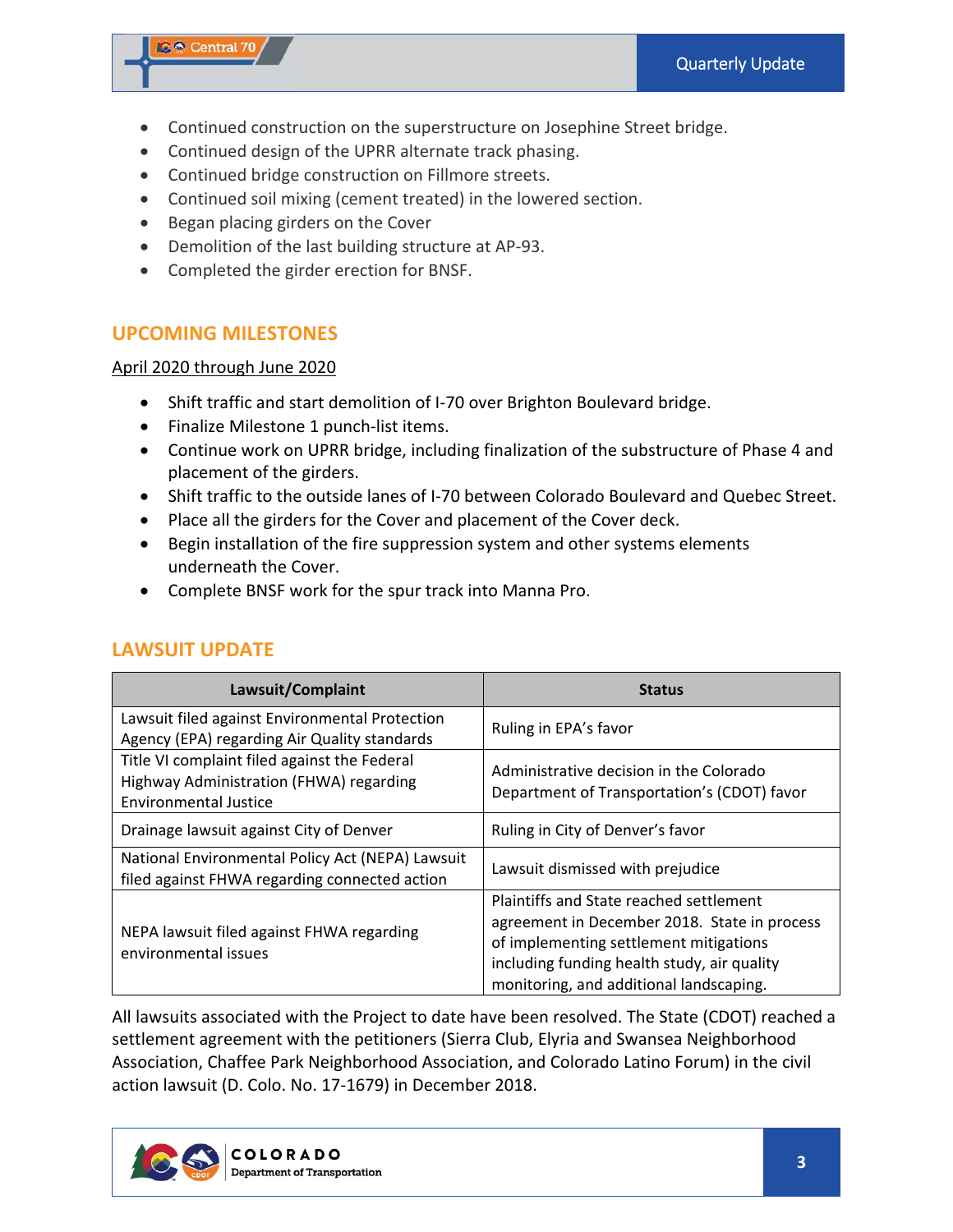As part of this settlement agreement, CDOT agreed to a variety of mitigations including funding a community health study, air quality monitoring, and landscaping. CDOT received the petitioners' proposal and identification of nonprofit organization (The Nature Conservancy) on March 29, 2019 related to the acquisition and planting of trees throughout Elyria, Swansea and Globeville. CDOT reviewed and accepted the proposal and then issued payment to The Nature Conservancy in the amount of \$25,000. The Nature Conservancy confirmed receipt on April 25, 2019.

Also per the settlement agreement, an Agreement related to a proposed health study was executed between the Petitioners, CDOT, CDPHE and Denver on July 16, 2019. With the execution of the Agreement, CDOT provided \$550,000 to CDPHE for ultimate completion of the Health Study. CDPHE confirmed receipt on September 12, 2019.The Enterprises executed a change with the Developer to add the vines to the sound walls between Brighton Boulevard and High Street and add additional trees within small remnant parcels between Brighton Boulevard and Fillmore Street. Both additions are to fulfill one of the commitments in the settlement agreement.

The overall status of all settlement agreement items will be tracked monthly by the Enterprises to conclusion.

#### **ISSUES**

The Enterprises issued the Milestone 1 completion certificate to the Developer on December 9, 2019. The Developer is resolving punch list items for Milestone 1. Some punch list items, such as the sign structure installation and the final lift of paving (Stone Matrix Asphalt or "SMA") within the Milestone 1 limits, will not be completed until summer 2020.

The UPRR approved the 100% UPRR bridge plans October 4, 2019 and the associated Public Utilities Commission (PUC) permit amendment was issued October 9, 2019. This allowed the Developer to commence construction of the UPRR bridge. Construction of the UPRR bridge began in November 2019, but quality issues have further delayed this work. These quality issues are related to the substructure and girder fabrication. The Developer has worked to resolve these issues with UPRR and construction work is advancing. The Enterprises and the Developer continue working with UPRR on prioritizing construction submittals, resolving noncompliant construction work and identifying schedule mitigation strategies.

The Enterprises continue to perform reviews of the Developer's UPRR submittals prior to submission to UPRR (instead of concurrently with the UPRR review per the Project Agreement) to identify and correct any errors or missing documents in the submittals and minimize UPRR rejections. The UPRR provided comments on the revised UPRR drainage package on January 16, 2020 and KMP resubmitted on March 4, 2020. The UPRR responded with additional comments on March 27, 2020. The Enterprises and KMP are addressing comments and anticipate a resubmittal to UPRR in late April. KMP is also addressing UPRR comments on the UPRR drainage license agreements with an anticipated resubmittal on April 24, 2020.

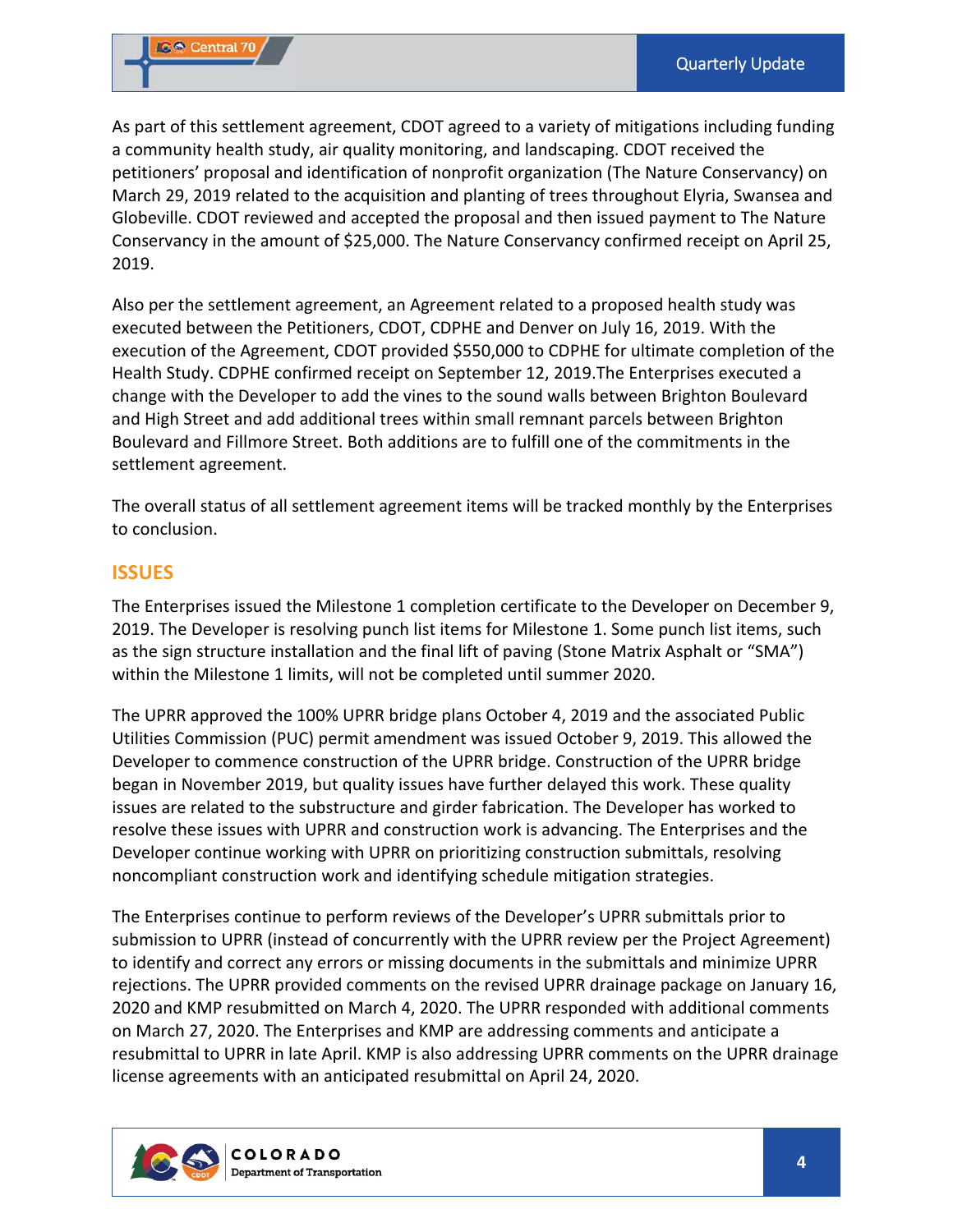Aside from the UPRR work, there are concurrent delays on the project that are impacting the completion date, including work associated with the Cover. The Cover has been impacted by late completion of design packages as well as construction work not progressing as quickly as planned. Additionally, the Enterprises continue to raise concerns about KMP's progress on developing the testing and commissioning plans for the Cover. These plans are critical to the Project's efforts to shift traffic into the lowered section.

The Enterprises have received numerous Supervening Events (SEs) (see SEs 8, 10‐15, 17‐18, 21‐ 22, 24‐26, 29‐30, and 31 ‐34) related to the UPRR bridge based on design criteria interpretation differences between the Developer and UPRR. The Enterprises have previously rejected these SEs. The Developer did provide draft Detailed SE submissions for these SEs to the Enterprises on February 14, 2020, in order to begin negotiations in accordance with dispute process in the Project Agreement. The Enterprises extended the deadline for the Detailed SE submissions until June 12, 2020 to support these negotiations. During the quarter, the Developer has also submitted SEs 35 and 36 related to Denver Fire Department design submittal reviews of the Cover. The Enterprises have rejected these SEs on lack of merit.

The Developer's project schedule continues to indicate that completion of Milestones 2, 3, 4, 5 and 6 and Substantial Completion will occur after the associated completion deadlines (overall completion approximately 10 months late). The Enterprises and the Developer are meeting regularly to identify and implement mitigation strategies to get the overall project back on schedule, including the interim completion milestones.

During the month of March, a global pandemic (COVID‐19) was declared by the World Health Organization (WHO). Federal, State, and Local leaders have all implemented mitigation measures to reduce the spread of COVID‐19. These measures have ultimately reduced physical contact and person to person interactions.

At the project level, additional safety precautions such as face masks and social distancing have been implemented to insure the safety of all workers. KMP has updated the Safety Management Plan for the project to address the revised safety protocols. Construction is considered an essential function and has continued under these conditions. The Project is taking advantage of the lowered traffic volumes by accommodating additional day time lane closures, which has resulted in an acceleration of the construction. This issue continues to be monitored but is not expected to negatively impact the schedule at this time

Supervening events are summarized in the table below (shading indicates the SE is closed).

| SEN# | <b>Description</b>                                                                            | <b>Date Received</b><br>from Developer | <b>Type of SEN</b> | <b>Status</b>                       |
|------|-----------------------------------------------------------------------------------------------|----------------------------------------|--------------------|-------------------------------------|
| 1    | UPRR Agreement Delay,<br>Request for Extension to<br>Detailed Supervening Event<br>Submission | 04/25/2018                             | Comp Event         | Included in Settlement<br>Agreement |

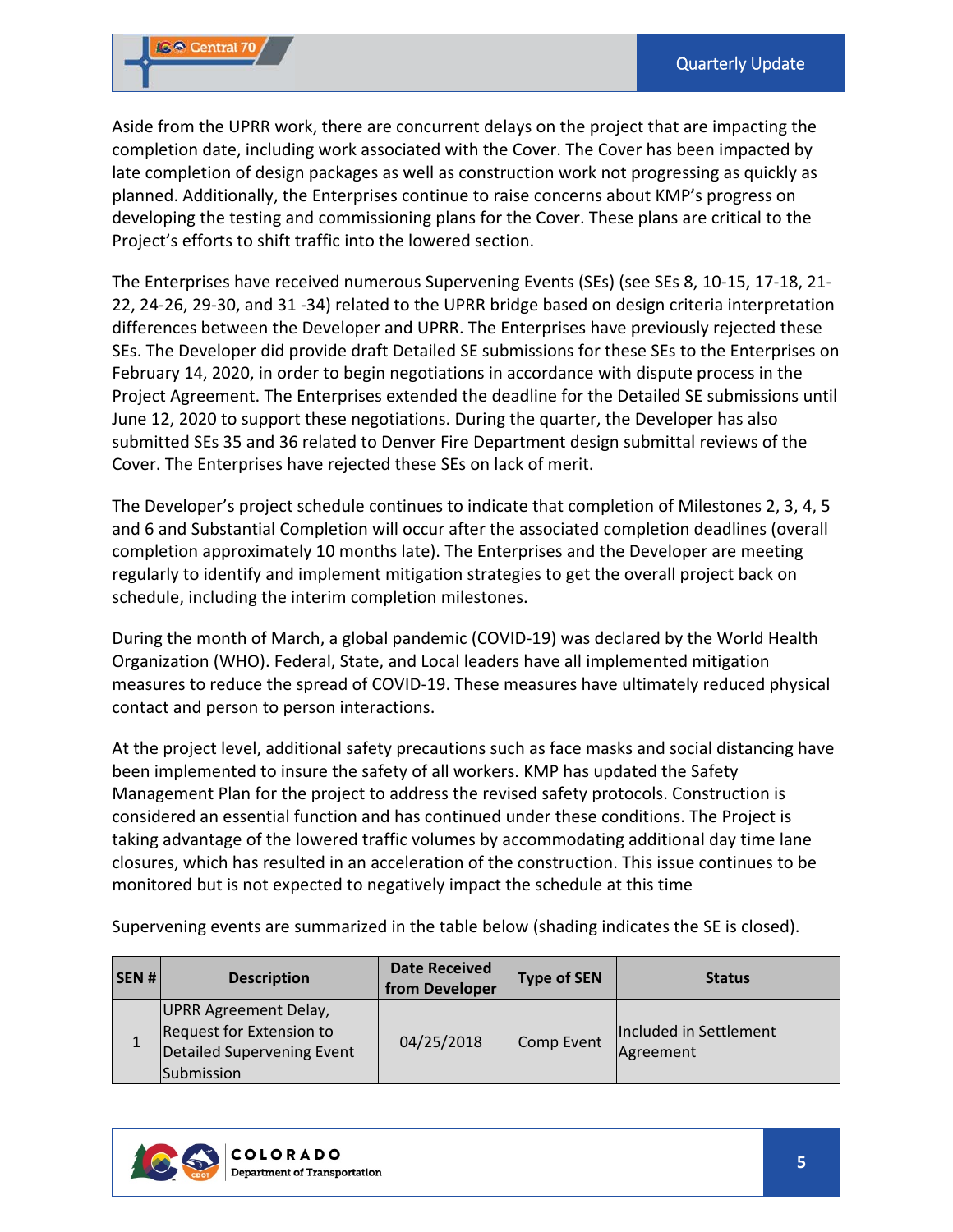| SEN#           | <b>Description</b>                               | <b>Date Received</b><br>from Developer | <b>Type of SEN</b>              | <b>Status</b>                                                                                                                                                                                  |
|----------------|--------------------------------------------------|----------------------------------------|---------------------------------|------------------------------------------------------------------------------------------------------------------------------------------------------------------------------------------------|
| $\overline{2}$ | <b>UPRR Phase 0 Work Delay</b>                   | 03/23/2018                             | Comp Event                      | Included in Settlement<br>Agreement                                                                                                                                                            |
| 3              | <b>UPRR Work Performance</b><br>Schedule         | 03/23/2018                             | Delay Relief<br>Event           | Withdrawn by the Developer                                                                                                                                                                     |
| $\overline{4}$ | Section 232 Steel and<br><b>Aluminum Tariffs</b> | 08/13/2018                             | <b>Relief Event</b>             | Included in Settlement<br>Agreement                                                                                                                                                            |
| 5              | <b>Swansea Asbestos Containing</b><br>Material   | 07/07/2018                             | Comp Event                      | Change Order was executed on<br>09/03/2019                                                                                                                                                     |
| 6              | AP-83 Asbestos Containing<br>Material            | 10/10/2018                             | Comp Event                      | Withdrawn by the Developer                                                                                                                                                                     |
| 7              | Sand Creek Bridge                                | 11/20/2018                             | Comp Event                      | Portions of this repair have<br>been completed by the<br>Developer. The Enterprises<br>have agreed to issue a change<br>order to resolve this SE and<br>anticipate execution in April<br>2020. |
| 8              | <b>UPRR Crossing Diaphragm</b><br>Spacing        | 12/17/2018                             | Delay Relief<br>Event           | Rejected by the Enterprises on<br>09/30/2019                                                                                                                                                   |
| 9              | Structure E-17-FX Viaduct                        | 12/17/2018                             | Comp Event                      | Withdrawn by the Developer                                                                                                                                                                     |
| 10             | <b>UPRR Transverse Plate</b><br>Welding          | 02/22/2019                             | Delay Relief<br>Event           | Rejected by Enterprises on<br>08/29/2019                                                                                                                                                       |
| 11             | <b>UPRR Underside Plate</b><br>Welding           | 02/22/2019                             | Delay Relief<br>Event           | Rejected by Enterprises on<br>08/31/2019                                                                                                                                                       |
| 12             | <b>UPRR Drip Plates</b>                          | 02/22/2019                             | Comp and<br><b>Relief Event</b> | Withdrawn by the Developer                                                                                                                                                                     |
| 13             | <b>UPRR Bearings</b>                             | 02/22/2019                             | Comp and<br><b>Relief Event</b> | Withdrawn by the Developer                                                                                                                                                                     |
| 14             | <b>UPRR Impact Loading</b>                       | 02/22/2019                             | Delay Relief<br>Event           | Rejected by Enterprises on<br>09/23/2019                                                                                                                                                       |
| 15             | <b>UPRR Rebar Detailing</b>                      | 02/22/2019                             | Delay Relief<br>Event           | Rejected by Enterprises on<br>09/23/2019                                                                                                                                                       |
| 16             | Severe Weather Event - Bomb<br>Cyclone           | 03/27/2019                             | <b>Relief Event</b>             | Withdrawn by the Developer                                                                                                                                                                     |
| 17             | <b>UPRR Shoring</b>                              | 03/28/2019                             | Comp Event                      | Rejected by Enterprises on<br>08/29/2019                                                                                                                                                       |
| 18             | <b>UPRR Shoring unexcused RR</b><br>delay        | 03/28/2019                             | Delay Relief<br>Event           | Rejected by Enterprises on<br>08/29/2019                                                                                                                                                       |
| 19             | AP-102 Hazardous Material                        | 03/27/2019                             | Comp Event                      | Withdrawn by the Developer                                                                                                                                                                     |
| 20             | Reserved                                         |                                        |                                 |                                                                                                                                                                                                |
| 21             | <b>UPRR Steel Notes</b>                          | 05/02/2019                             | Comp Event                      | Rejected by Enterprises on<br>07/10/2019.                                                                                                                                                      |
| 22             | <b>UPRR Steel Notes Relief</b>                   | 05/02/2019                             | Delay Relief<br>Event           | Rejected by Enterprises on<br>07/10/2019.                                                                                                                                                      |

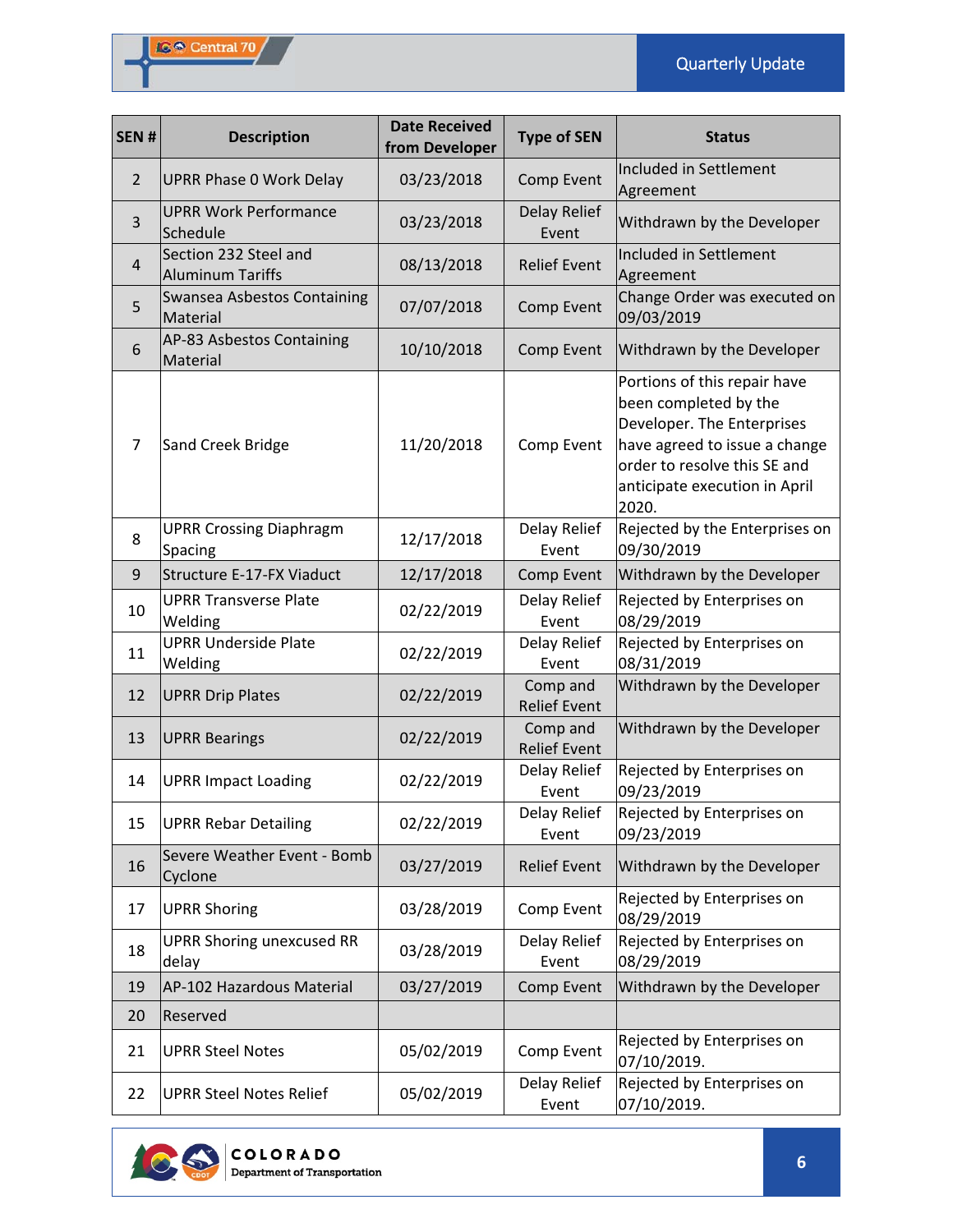Quarterly Update

| SEN# | <b>Description</b>                                                                                             | <b>Date Received</b><br>from Developer | <b>Type of SEN</b>    | <b>Status</b>                                                        |
|------|----------------------------------------------------------------------------------------------------------------|----------------------------------------|-----------------------|----------------------------------------------------------------------|
| 23   | <b>Recognized Hazardous</b><br>Material (RHM) 46 <sup>th</sup> and<br><b>Steele Southwest Gore</b><br>Asbestos | 05/29/2019                             | Comp Event            | Waiting on detailed SE<br>submission by Developer                    |
| 24   | <b>UPRR Crossing Diaphragm</b><br>Spacing                                                                      | 06/14/2019                             | Comp Event            | Rejected by Enterprises on<br>09/30/2019. Related to SE<br>Event 8.  |
| 25   | <b>UPRR Transverse Plate</b><br>Welding                                                                        | 06/19/2019                             | Comp Event            | Rejected by Enterprises on<br>08/31/2019. Related to SE<br>Event 10. |
| 26   | <b>UPRR Underside Plate</b><br>Welding                                                                         | 06/28/2019                             | Comp Event            | Rejected by Enterprises on<br>08/31/2019. Related to SE 11.          |
| 27   | Reserved                                                                                                       |                                        |                       |                                                                      |
| 28   | Reserved                                                                                                       |                                        |                       |                                                                      |
| 29   | <b>UPRR Impact Loading</b>                                                                                     | 06/28/2019                             | Comp Event            | Rejected by Enterprises on<br>09/23/2019. Related to SE 14.          |
| 30   | <b>UPRR Rebar Detailing</b>                                                                                    | 06/28/2019                             | Comp Event            | Rejected by Enterprises on<br>09/23/2019. Related to SE 15.          |
| 31   | <b>UPRR Drainage Review</b>                                                                                    | 08/22/2019                             | Comp Event            | Rejected by Enterprises on<br>12/17/2019.                            |
| 32   | <b>UPRR Drainage Review</b>                                                                                    | 08/22/2019                             | Delay Relief<br>Event | Rejected by Enterprises on<br>12/17/2019.                            |
| 33   | <b>UPRR Unreasonableness</b>                                                                                   | 08/22/2019                             | Comp Event            | Rejected by Enterprises on<br>12/18/2019.                            |
| 34   | <b>UPRR Unreasonableness</b>                                                                                   | 08/22/2019                             | Delay Relief<br>Event | Rejected by Enterprises on<br>12/18/2019.                            |
| 35   | <b>Fire Department Review</b>                                                                                  | 12/26/2019                             | Delay Relief<br>Event | Rejected by Enterprises on<br>03/06/2020                             |
| 36   | <b>Fire Department Review</b>                                                                                  | 12/26/2019                             | <b>Relief Event</b>   | Rejected by Enterprises on<br>03/06/2020                             |
| 37   | Discovery of Recognized<br>Hazardous Material - Dahlia &<br><b>Stapleton ACM</b>                               | 01/31/2020                             | Comp Event            | Waiting on detailed SE<br>submission by Developer                    |

# **SCHEDULE STATUS**

The Developer reported that the Project is 42.6% complete through March 2020. Design is 98.9% complete and construction is 32.6.%.

The existing project schedule is based on the Revised Baseline Schedule (Revision 02). The Revised Baseline Schedule (Revision 02( was conditionally accepted on May 14, 2019. A new Revised Baseline Schedule (Revision 03) was submitted in a draft form in January 2020. The Enterprises provide comments to the schedule in February 2020. The Developer made an

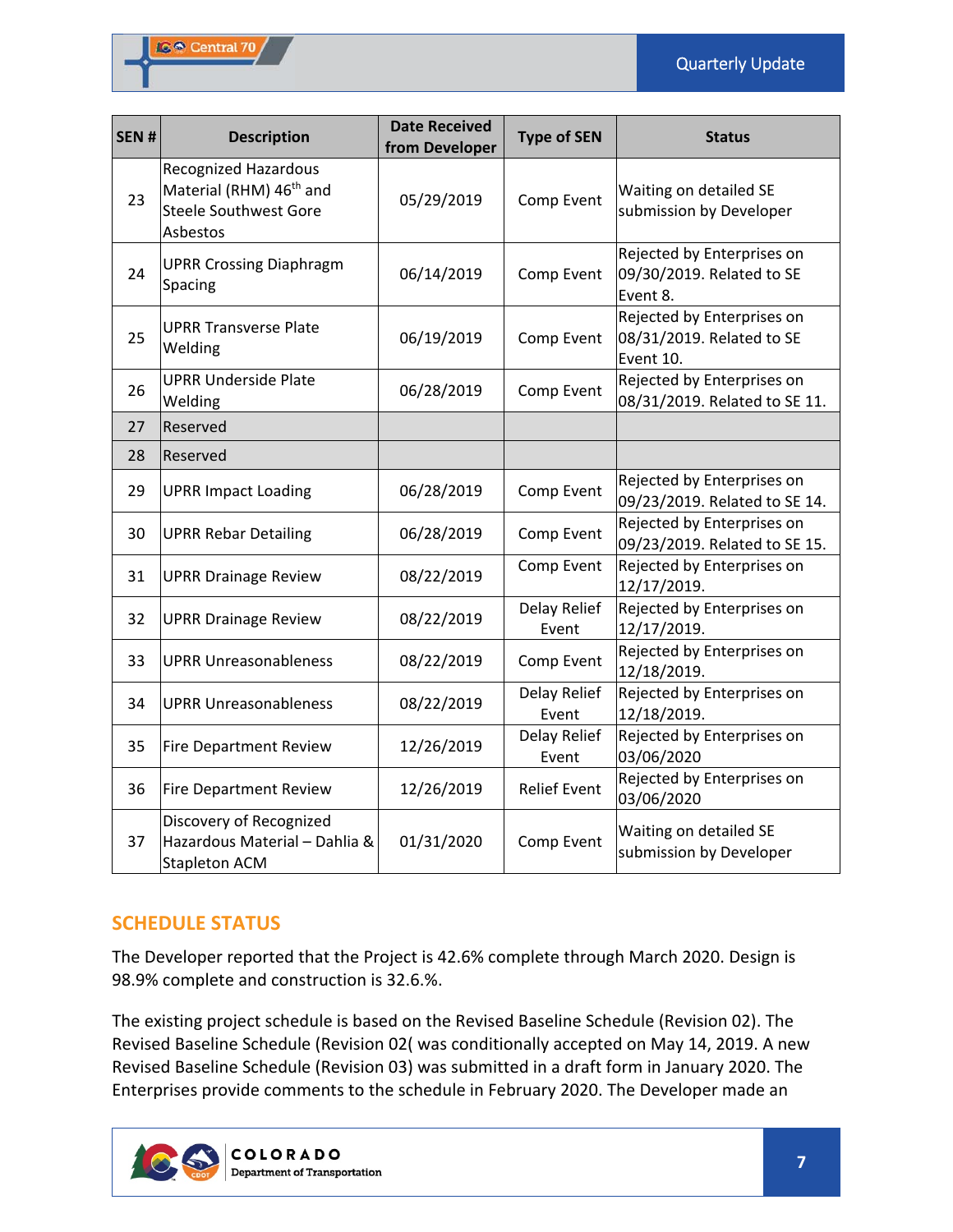official submission of the Revised Baseline Schedule in March 2020. The Enterprises plan to submit comments in April 2020 and is working towards acceptance of this schedule in May 2020. This schedule is expected to forecast a 10‐11 month delay to the completion of the project.

Milestones 2 is currently behind schedule. This delay has several underlying causes including longer than anticipated design duration, construction productivity issues, and resolution of quality issues. The Revised Baseline Schedule (Revision 03), makes significant revisions to the construction sequence for this work within the Milestone 2 limits. This includes a different construction approach around Quebec Street. The Developer is not attributing any of the causes of these delays to the Enterprises.

Milestones 3, 4, 5, 6, and Substantial Completion are all linked. Delay associated with this work is tied to approval of the UPRR 100% bridge design by UPRR as well as progress of the Cover construction. The UPRR bridge design was approved October 4, 2019, which is much later than what was anticipated at the time of the Settlement Agreement in November 2018 and as planned in the Revised Baseline 2. The Developer believes this delay is compensable and the basis of this position is detailed in the outstanding Supervening Events associated with UPRR. As mentioned earlier, the validity of many of the Developer's claims will be analyzed and any associated impacts determined. Over the past Quarter, additional concurrent delays associated with the Cover have been realized. These concurrent delays are a result of design submittals and construction work that is not being completed as planned.

| Event                                         | <b>Baseline</b> | <b>Forecast</b> | Status*     |
|-----------------------------------------------|-----------------|-----------------|-------------|
|                                               | Date            | Date            |             |
| <b>Commercial Close</b>                       | 11/21/2017      | NA              | Completed - |
|                                               |                 |                 | 11/21/2017  |
| <b>Financial Close</b>                        | 12/21/2017      | NA              | Completed - |
|                                               |                 |                 | 12/21/2017  |
| NTP1                                          | 02/09/2018      | NA              | Completed - |
|                                               |                 |                 | 02/09/2018  |
| NTP <sub>2</sub>                              | 06/01/2018      | <b>NA</b>       | Completed - |
|                                               |                 |                 | 07/10/2018  |
| NTP3 (Snow and Ice Control Services)          | 07/01/2018      | NA              | Completed - |
|                                               |                 |                 | 07/18/2018  |
| Payment Milestone 1                           | 12/09/2019      | <b>NA</b>       | Completed   |
| (Sand Creek Bridge to Chambers Road)          |                 |                 | 12/09/2019  |
| Payment Milestone 2                           | 11/10/2020      | 10/14/2021      | $-338$ days |
| (Dahlia Street to Sand Creek Bridge)          |                 |                 |             |
| Payment Milestone 3                           | 10/17/2020      | 05/19/2021      | $-214$ days |
| (Phases 1-5 of the UPRR Crossing)             |                 |                 |             |
| Payment Milestone 4                           | 09/26/2021      | 02/25/2022      | $-152$ days |
| (Westbound I-70 between Brighton Boulevard to |                 |                 |             |
| Dahlia Street & Removal of Viaduct)           |                 |                 |             |

The table below provides a summary of the project Completion Milestones.

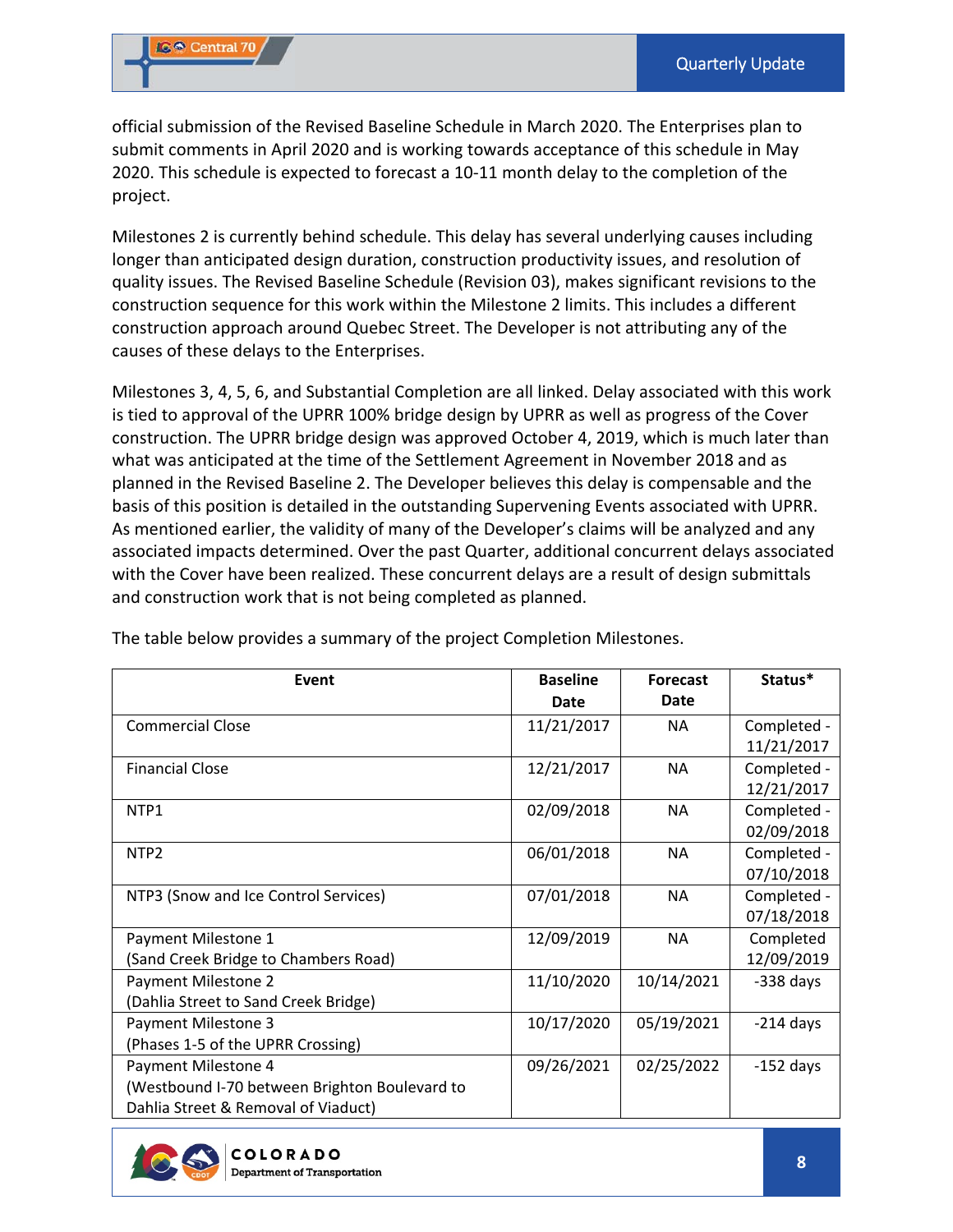| Payment Milestone 5                           | 03/25/2022 | 10/31/2022 | $-220$ days |
|-----------------------------------------------|------------|------------|-------------|
| (Eastbound I-70 between Brighton Boulevard to |            |            |             |
| Dahlia Street, UPRR Phase 6)                  |            |            |             |
| Payment Milestone 6                           | 08/20/2022 | 06/13/2023 | $-297$ days |
| (SMA paving & Cover top)                      |            |            |             |
| Commence Intelligent Transportation System(s) | 09/22/2022 | 10/05/2023 | $-289$ days |
| (ITS)/Tolling Testing/Integration             |            |            |             |
| <b>Substantial Completion</b>                 | 09/21/2022 | 07/27/2023 | $-309$ days |
| <b>Final Acceptance</b>                       | 12/20/2022 | 10/26/2023 | $-308$ days |
| Design/Build Phase Close-out                  | 06/2023    | 04/2024    | $-300$ days |

\**see Schedule Status narrative for additional information regarding the status* 

The forecast dates for Milestones 3, 4, 5, 6, Substantial Completion, and Final Acceptance will be delayed by construction elements that are now in the 100% UPRR Bridge plans as well as the Cover design. The Developer has quantified these impacts and included them in the Revised Baseline 3, which was officially submitted to the Enterprises on March 19, 2020.

# **BUDGET STATUS**

The project budget has been updated to reflect the 2020 Annual Update to the Financial Plan that was approved by FHWA in March 2020.

| <b>Enterprises Costs Estimate</b>     | <b>Amount</b> |
|---------------------------------------|---------------|
| <b>Environmental Phase</b>            | \$40.9M       |
| <b>Procurement Phase</b>              | \$81.3M       |
| Delivery Phase                        | \$60.0M       |
| Miscellaneous Enterprise Reserve      | \$6.9M        |
| <b>ROW Phase</b>                      | \$115.8M      |
| <b>Utility Phase</b>                  | \$37.7M       |
| <b>Enterprises Construction Total</b> | \$335.7M      |

In addition to the funds listed in the above table, the Enterprises have established a construction contingency (funded by the Department and Colorado Bridge Enterprise) to cover additional costs due to Supervening Events and Change Orders during the construction phase of the Project. Per the Project Agreement, the Enterprises have the option of paying the Developer for changes via a lump sum payment or by adjusting the annual availability payment. The current balance of this contingency fund is provided in the table below.

| Contingency                                                              | Amount<br>(in millions) |
|--------------------------------------------------------------------------|-------------------------|
| Enterprises Change Order/Supervening Event Initial Contingency           | \$45.9                  |
| <b>Executed Change Orders - Previous</b>                                 | \$4.3                   |
| Executed Change Orders - Current Period                                  | \$0.3                   |
| Settlement Agreement                                                     | \$7.6                   |
| Remaining Enterprises Change Order/Supervening Event Contingency Balance | \$33.7                  |

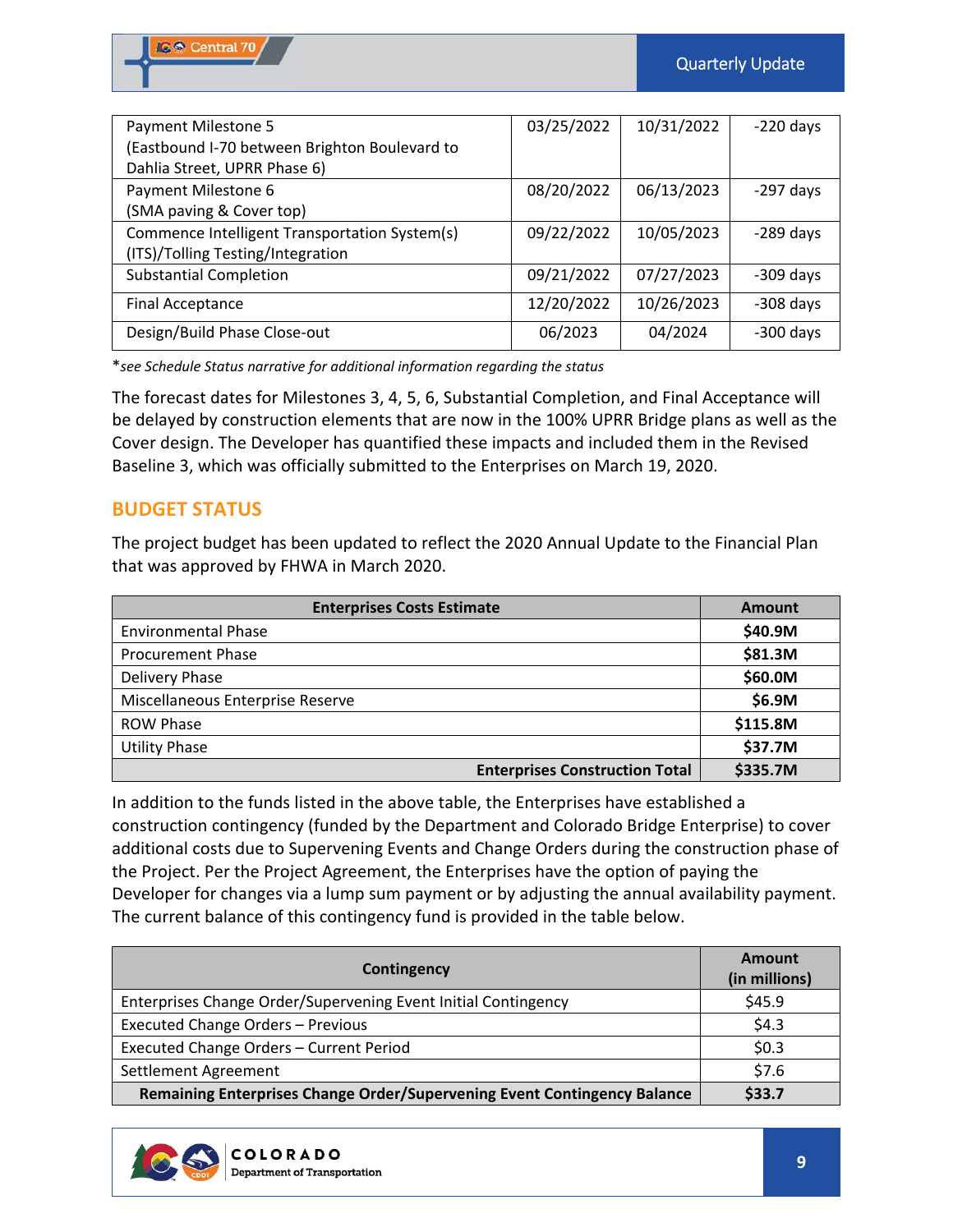# **CONTRACT CHANGE NOTICES**

As of March 31, 2020, the Enterprises have executed (63) Change Orders, issued (49) Enterprise Change Notices, received (29) Developer Change Notices, issued (17) Directive Letters, received (35) Supervening Event Notices, received (32) Preliminary Supervening Event Submission, and received (3) Detailed Supervening Event Submissions. The change orders executed to date have had a net cost of \$4.6 million to the Project.

No claims have been filed by the Developer against the Project and neither party has referred a dispute to the Dispute Resolution Panel (DRP) at this time.

# **QUALITY**

The Developer is responsible for implementation and maintenance of an effective quality program to manage, control, document and ensure Developer compliance with all obligations and requirements in the Central 70 Project Agreement. The Enterprises implement the quality oversight program to monitor the Developer's quality program, but are not responsible for implementation of the Developer's quality program. However, the Enterprises retain the responsibility for acceptance of the work based on the assessment and test results of the quality oversight program summarized below.

**Owner Verification Testing:** Other than as detailed in the Enterprises' Quarterly Quality Report to the Federal Highway Administration (FHWA), the Enterprises' Owner Verification Testing (OVT) program has statistically verified and validated that all materials placed by the Developer are in full conformance with Project Agreement requirements. KMP did not have any concrete breaks that were below specification this quarter.

**Independent Assurance Testing (IAT)**: The Enterprises' IAT program tests each OVT and Independent Quality Control (IQC) tester for each test procedure at least once per year. The Enterprises have determined that all Owner Verification and Developer IQC testers are qualified to test on the Project through March 2020.

**Construction Verification Inspections (CVI)**: The Enterprises' CVIs evaluate Developer compliance with Project Agreement (PA) requirements by assessing a risk‐based percentage of their Construction Work. All non‐conforming work identified by the Enterprises is resolved through the Developer's nonconformance report closure process. From January 2020 through March 2020, the Enterprises' conducted 195 CVIs, yielding a 95 percent overall conformance percentage. For the entire project through March 2020, the Enterprises' has conducted 950 CVIs, yielding a 91 percent overall conformance percentage. The Developer continues to perform well for permanent construction work such as Electrical/ITS, Structures, Walls, Roadway, Earthwork, Cover, and Utilities. All nonconforming construction work identified by either KMP or the Enterprises' has been properly addressed through the NCR process. Therefore, there are not any notable and/or unresolved construction product issues to report this quarter.

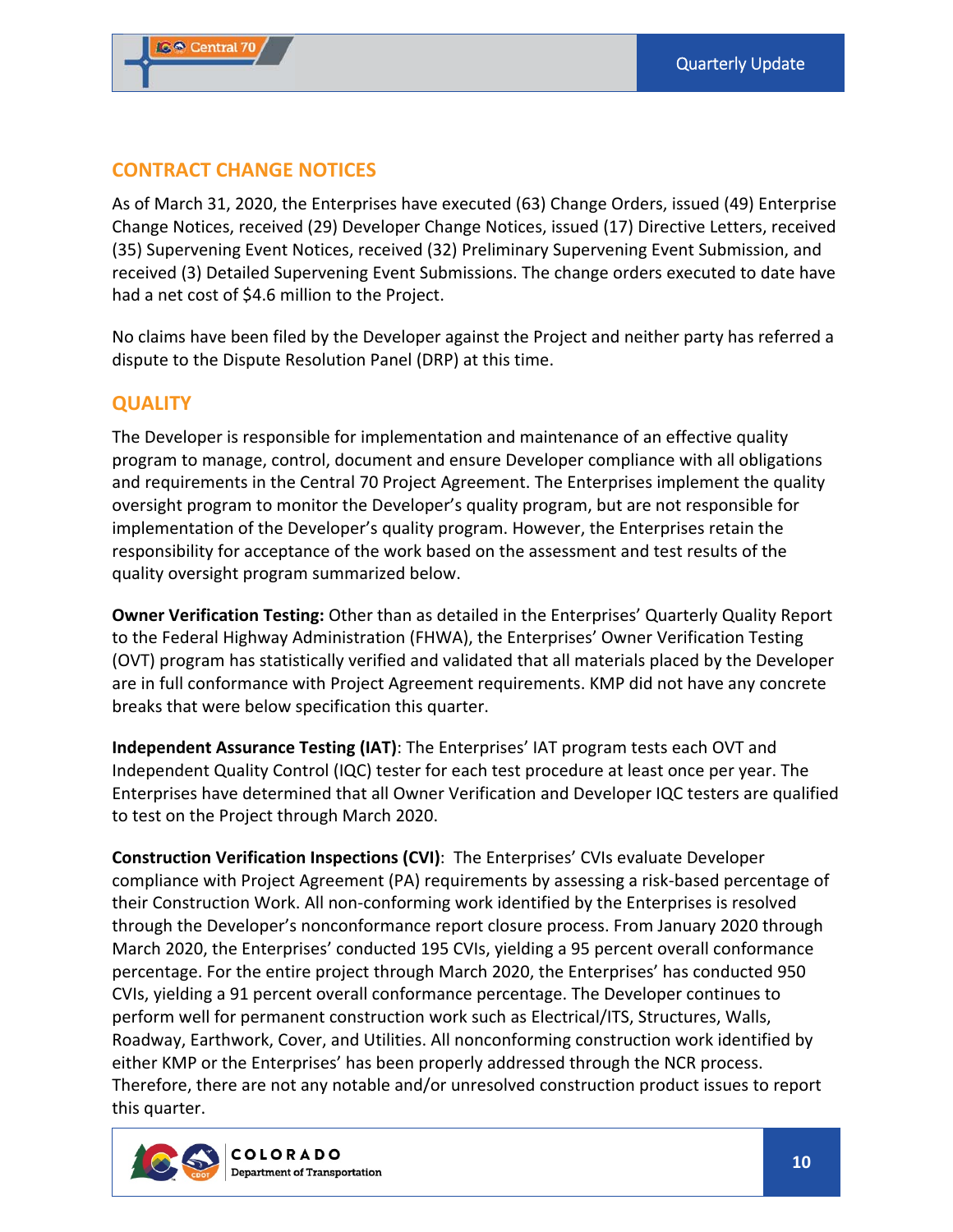**Project Management Process Audits:** The Enterprises' Project Management Process Audits evaluate Developer compliance with the PA and processes prescribed in the Developer's approved Management Plans. From January 2020 through March 2020, the Enterprises' conducted 75 process audits, yielding an 88 percent overall conformance percentage. For the entire Project, the Enterprises' conducted 523 process audits, yielding an 86 percent overall conformance percentage. Notable and outstanding process quality issues for this reporting period are presented below.

| <b>Element</b>                        | <b>Process</b>                                                                 | <b>Issue</b>                                                                                                                                                               | <b>Status</b>                                                                                                                                                                                                                                                                                                                                                                                                                                                                                                                                                                                                                                                                                                |
|---------------------------------------|--------------------------------------------------------------------------------|----------------------------------------------------------------------------------------------------------------------------------------------------------------------------|--------------------------------------------------------------------------------------------------------------------------------------------------------------------------------------------------------------------------------------------------------------------------------------------------------------------------------------------------------------------------------------------------------------------------------------------------------------------------------------------------------------------------------------------------------------------------------------------------------------------------------------------------------------------------------------------------------------|
| Traffic (MOT)<br>Process              | PA Schedule 10,<br>Section 2 and<br>Transportation<br>Management Plan<br>(TMP) | <b>KMP</b> is not<br>performing traffic<br>switches per the<br>signed and sealed<br>MOT plans and is late<br>picking up lane<br>closures.                                  | This issue is carried over from the fourth<br>quarter report of 2019. This issue is a<br>result of the Developer's process with<br>opening traffic switches to the traveling<br>public. The Corrective Action Report (CAR)<br>015 plan was initiated in August 2019, but<br>KMP continued to struggle with<br>noncompliant traffic shifts through<br>September 2019. In October 2019, KMP<br>submitted an Increased Oversight and<br>Remedial Plan of Action which is<br>supplemental to CAR 015. From October<br>2019 through March 2020, KMP showed<br>substantial and sustained improvement<br>regarding performing compliant traffic<br>switches. Therefore, CAR-015 was closed<br>in March 2019. CLOSED |
| Construction<br>Quality<br>Management | Horizontal and<br><b>Vertical Grade</b><br>Control                             | KMP self-identified<br>the issue. KMP has<br>identified a lot of<br>work that is out of<br>vertical and horizontal<br>alignment which has<br>caused significant<br>rework. | This issue is carried over from the fourth<br>quarter report of 2019. CAR 016 was<br>opened in September 2019 for KMPs<br>persistent issue with vertical and<br>horizontal grade control. The Enterprises'<br>approved a corrective action plan in<br>October 2019. KMP discusses the<br>corrective action progress at the weekly<br>Quality Task Force meeting. The<br>Enterprises' and KMP have noticed a<br>steady decrease in the frequency and<br>magnitude of vertical and horizontal<br>grade control issues, but occasional<br>nonconforming grade control is still<br>discovered. This corrective action is<br>expected to be closed in Spring 2020.<br><b>OPEN</b>                                 |

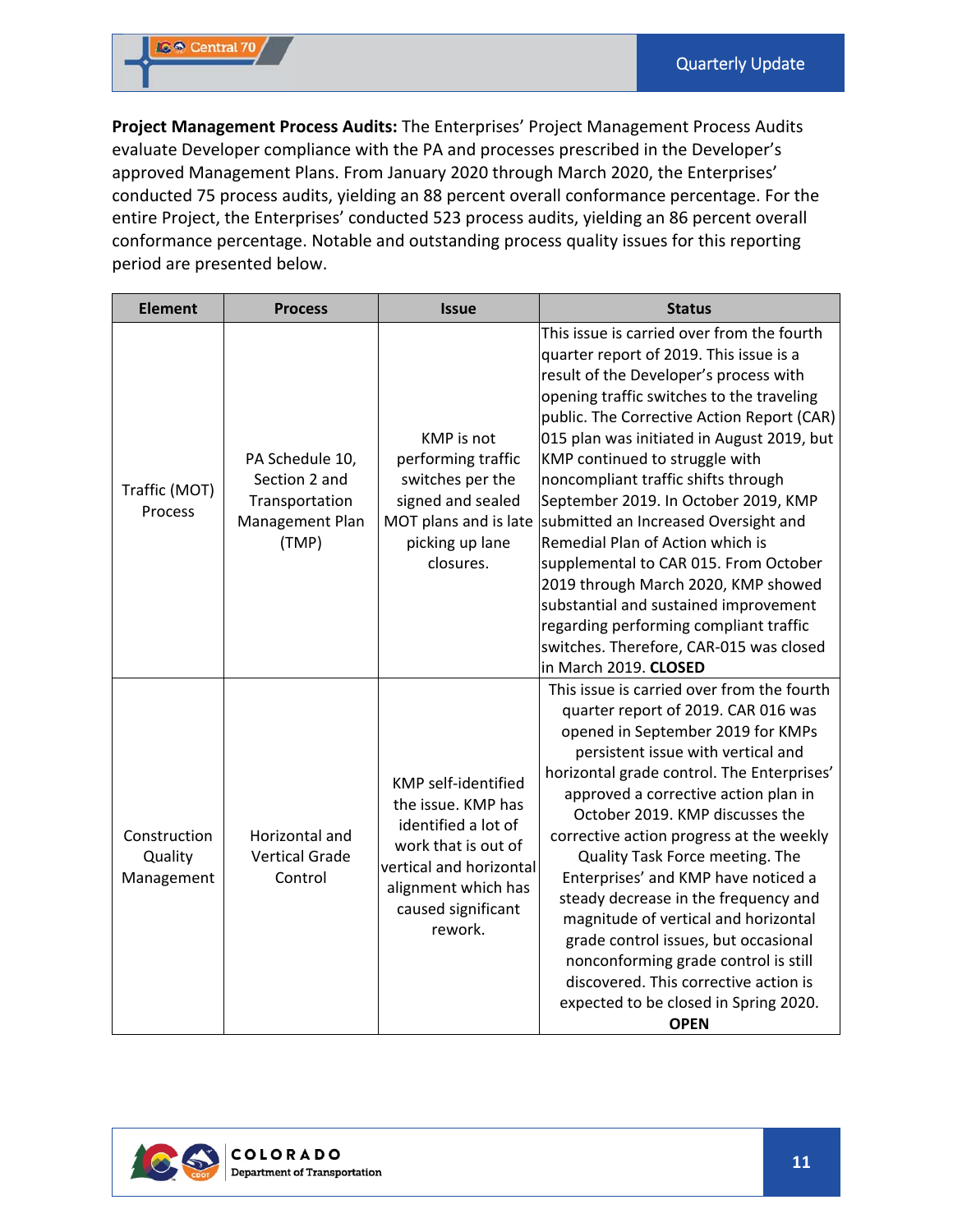| <b>Element</b>                        | <b>Process</b>                                                                                       | <b>Issue</b>                                                                                                                                                                                                                                                                                                   | <b>Status</b>                                                                                                                                                                                                                                                                                                                                                                                                                                                                                                                                                                                                                                                                                                                                                                     |
|---------------------------------------|------------------------------------------------------------------------------------------------------|----------------------------------------------------------------------------------------------------------------------------------------------------------------------------------------------------------------------------------------------------------------------------------------------------------------|-----------------------------------------------------------------------------------------------------------------------------------------------------------------------------------------------------------------------------------------------------------------------------------------------------------------------------------------------------------------------------------------------------------------------------------------------------------------------------------------------------------------------------------------------------------------------------------------------------------------------------------------------------------------------------------------------------------------------------------------------------------------------------------|
| Construction<br>Quality<br>Management | <b>Concrete Process</b><br>Control (low breaks)                                                      | KMP self-identified<br>the issue. Intermittent<br>low 28-day strength<br>results from<br>Aggregate Industries<br>Class D concrete                                                                                                                                                                              | This issue is carried over from the fourth<br>quarter quality report of 2019. KMP and<br>the Enterprises' did not record and low<br>breaks for any concrete poured from<br>January 2020 through March 2020. This<br>issue as described in CAR 017 was closed<br>by KMP and the Enterprises' on March 23,<br>2020. CLOSED                                                                                                                                                                                                                                                                                                                                                                                                                                                          |
| Construction<br>Safety<br>Management  | <b>UPRR Safety</b><br>Management Plan<br>and the UPRR<br><b>Controlled Access</b><br>Plan            | The Enterprises'<br>requested KMP to<br>develop a corrective<br>action plan for<br>systemic issues<br>regarding<br>enforcement of the<br><b>UPRR Safety</b><br>Management Plan<br>and the UPRR<br><b>Controlled Access</b><br>Plan                                                                             | KMP, CDOT, and UPRR continue to discuss<br>CAR 018 in UPRR task force meetings. CAR<br>018 has gone through a few iterations<br>since the Enterprise request in October<br>2019. It is important to note that CAR 018<br>seems to have mitigated the issues<br>regarding KMP compliance with UPRRs<br>Controlled Access Plan. However, from<br>January 2020 through March 2020, there<br>have been multiple additional infractions<br>regarding KMP implementation of other<br>aspects of the Safety Management Plan<br>while on UPRR ROW. These additional<br>infractions require KMP to develop<br>additional mitigation measures that<br>supplement the overall CAR 018 plan. To<br>close CAR 018, a 1-month period must<br>pass without additional violations.<br><b>OPEN</b> |
| Construction<br>Quality<br>Management | Fabrication, MRR,<br>Shop Drawing, and<br><b>Submittal Process for</b><br><b>Drainage Structures</b> | KMP's<br>Subcontractors have<br>fabricated drainage<br>structures with<br>incorrect dimensions<br>that do not comply<br>with CDOT or CCD<br>Standards. As a prime<br>example, KMP needed<br>to remove and<br>replace numerous<br>Type 13 and Type 16<br>inlets that were<br>already received and<br>installed. | As part of CAR 019, KMP investigated the<br>cause and developed a mitigation plan to<br>prevent recurrence of this issue. KMP has<br>developed an improved shop drawing<br>review and materials receiving process.<br>Part of the actions needed to close CAR<br>019 is a materials receiving self-audit that<br>confirms that Subcontractors and KMP are<br>delivering and receiving compliant<br>drainage structures. Although showing<br>improvement, the KMP audits have shown<br>that there continues to be issues with<br>fabricated drainage structures. The<br>Enterprises' and KMP do not anticipate to<br>close CAR 019 until late spring or early<br>summer 2020. OPEN                                                                                                 |

**Design Verification Reviews (DVR):** The Enterprises' DVRs evaluate Developer compliance with PA requirements by assessing the Developer's design plans and other deliverables. From January 2020 through March 2020, the Enterprises' conducted 97 DVRs yielding a 78 percent overall

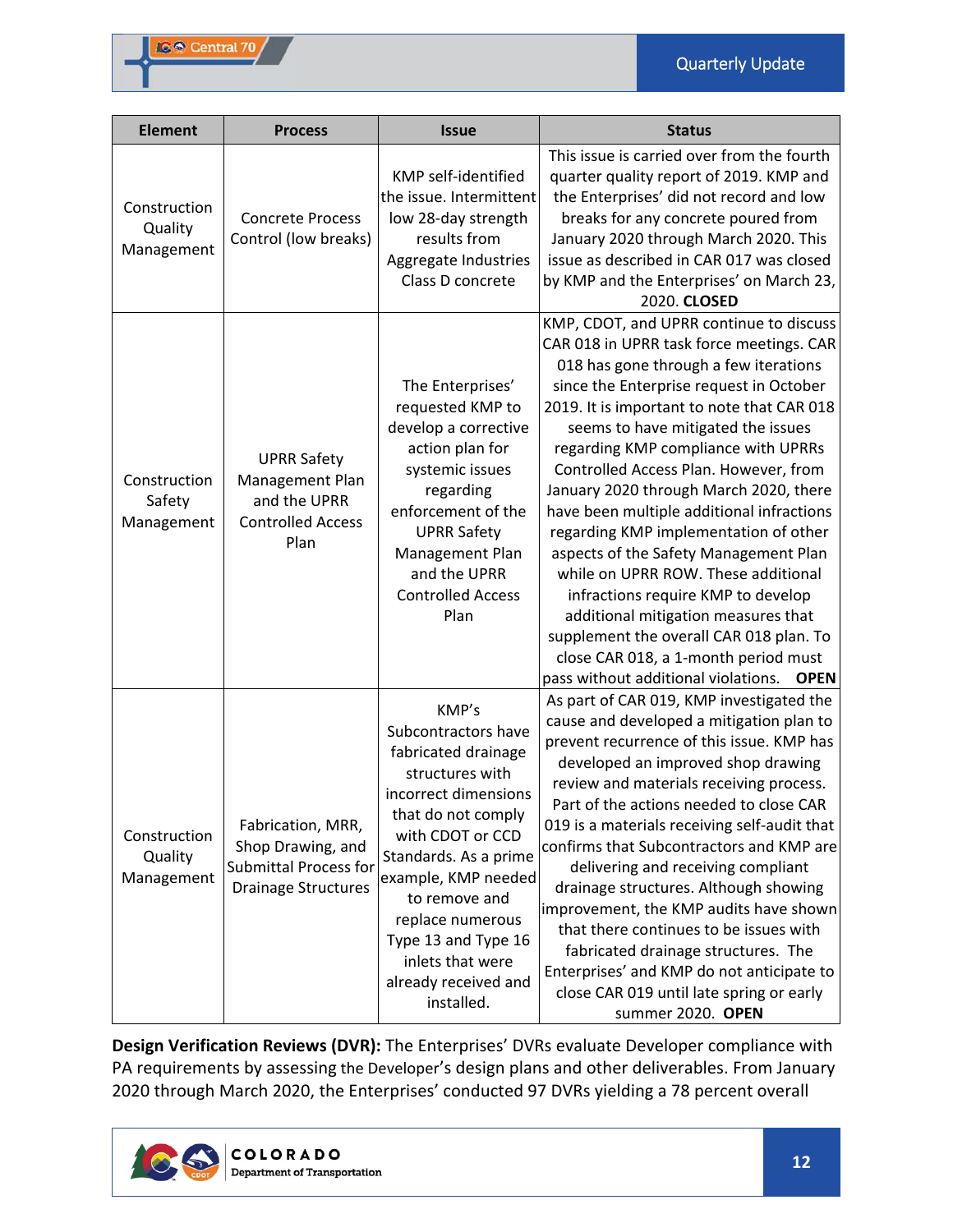conformance percentage. For the entire Project, the Enterprises conducted 855 reviews, yielding an 84 percent overall conformance percentage. All noncompliant design identified by the Enterprises is resolved prior to the Developer releasing the plans for construction. Additionally, the Developer and the Enterprises issue Nonconformance Reports (NCRs) for design issues that are identified during performance of construction work. The nonconforming design is then resolved prior to construction. Since there has not been any known noncompliant design incorporated into the permanent work there are not any notable design issues identified by the Enterprises and/or the Developer for this reporting period.

# **MAINTENANCE/TRAFFIC ISSUES**

The focus of routine maintenance work for this reporting period included snow removal, litter removal, flexible pavement patching, and resolution of any safety critical or hazardous defects which occurred during the reporting period.

The construction assessment team has been performing weekly assessments of the MOT/MHT setups. These issues are being communicated with and addressed by the Developer. The Enterprises began finding reoccurring issues with the implementation and field modification of traffic switches shown in the plans. As a result, the Developer has implemented a Corrective Action to prevent future occurrences. The Enterprises have seen improvement due to the Corrective Action and anticipate closing this issue in April 2020.

Due to the COVID‐19 outbreak, the Project has experienced reduced traffic volumes. As a result, the Developer has requested additional lane closures and has been able to advance critical construction work including paving.

#### **SAFETY ISSUES**

The Developer had zero recordable events for the quarter, keeping the total at 5 for the project. As part of the safety program, anyone involved in a traffic related incident will be required to take a defensive driving course. Additionally, On‐Site Safety is on the project to quickly tend to injuries as they occur.

Safety Patrol has responded to 940 events during this reporting period. This total includes 183 crash/incidents. 55 percent of these events were self‐identified by Safety Patrol.

# **CIVIL RIGHTS STATUS**

#### **Small Business DBE/ESB Goals**

Design Status: The Developer's Disadvantaged Business Enterprise (DBE) goal for the design is 11.6%. To date, the Developer has commitments to DBE design firms of 12.02% (\$5.8 million in work); this meets over 100% of the Developer's DBE goal for the design period. The Developer's Emerging Small Business (ESB) goal for the design period is 3.0%. To date, the Developer has commitments to ESB design firms of 9.45% (\$4.53 million in work); this exceeds the ESB goal for design for the Project.

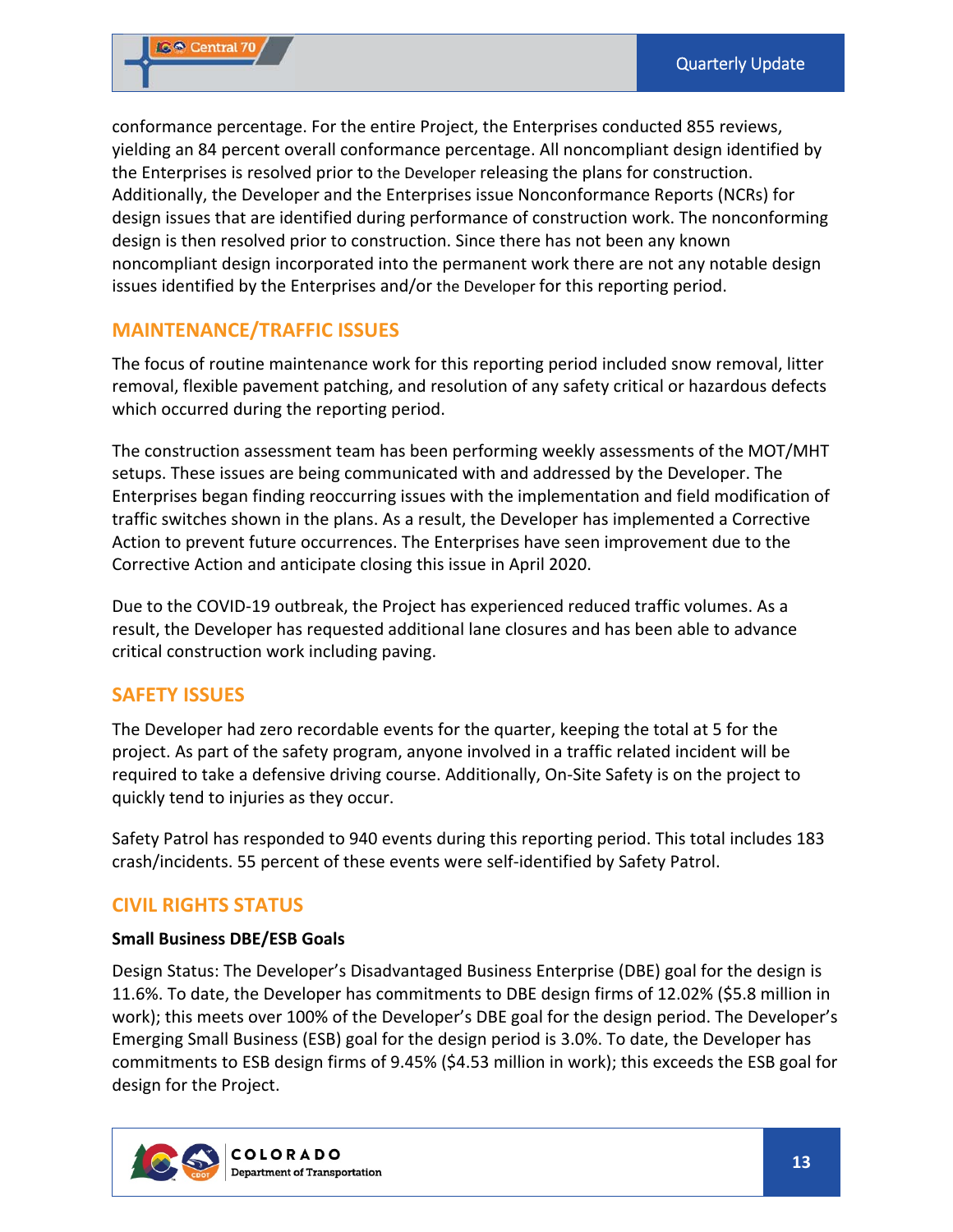Construction Status: The Developer's DBE goal for the construction is 12.5%. To date, the Developer has commitments to DBE construction firms of 12.25% (\$92.1 million in work); this meets 98% of the Developer's DBE goal for the construction period. The Developer's ESB goal for the construction period is 3.0%. To date, the Developer has commitments to ESB construction firms of 6.8% (\$51.3 million in work); this exceeds the Developer's ESB goal for construction for the Project.

#### **Workforce Development Program and Goals**

The WORKNOW program combines construction workforce training and supportive service programs into one coordinated program. Total enrollment reached 1,596 members, with 65 enrolled this quarter. The Central 70 Project is a founding partner of WORKNOW. For further information on the WORKNOW Program please go to: https://work‐now.org/accomplishments‐ to‐date/

During the COVID‐19 crisis, coordination with WORKNOW regarding virtual outreach increased. WORKNOW continued providing services to both employed and laid off construction workers, while enacting proper health mitigation measures.

One key event occurred this quarter:

• In January WORKNOW and the C70 team collaborated to roll out a new construction job application called Trade Skills Match, holding two training sessions during the month. The Enterprises have begun to hold monthly check‐ins to ensure the adoption of this technology and C70 contractors is smooth.

The Developer and its subcontractors have enrolled local hires for both professional services and construction. They have enrolled 471 local hires and 144 On-the-Job Training (OJT) participants. The Developer has recorded 402,594 local hire hours and 108,135 OJT hours.

#### **MITIGATION/COMMUNITY COMMITMENTS STATUS**

As of the date of this report, all of the identified Record of Decision (ROD) mitigation measures are either in progress or completed.

The Enterprises and Developer have completed nine ROD re‐evaluations to date. Re‐evaluation 9 was approved on October 4, 2019. ROD Re‐evaluation 10 is still in progress. It will expand the construction limits to allow temporary access to replace the existing sign bridges just west of the Coliseum.

This Project is unique in that the core feature of the project—lowering the highway and constructing a cover/park that will link the two sides of the community back together—was developed to address Environmental Justice (EJ) concerns that arose from original highway construction back in the 1960s. In addition to the cover and park, the Central 70 Project includes other unique EJ mitigations such as the recognition of the importance of the Swansea Elementary School as a community center. These mitigations include two new early childhood

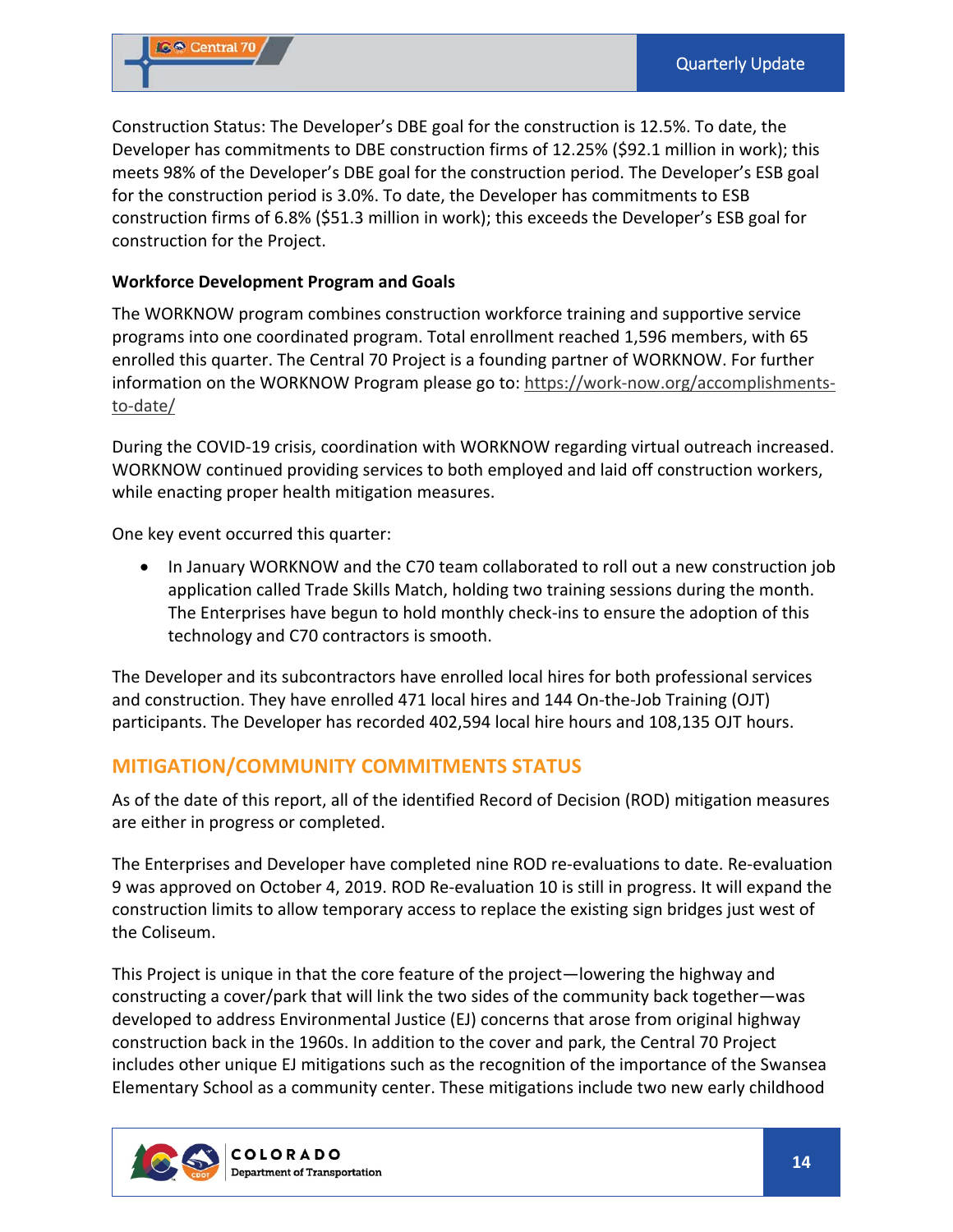education classrooms, a new heating and air conditioning (HVAC) system, new exterior windows and doors, a relocated and renovated main entrance and administration offices, and a new playground. The table below provides the status of these mitigations.

| <b>Mitigation</b>                                                                                                                                              | <b>Status</b> | <b>Notes</b>                                                                                                                                                                                                                                                                                                               |
|----------------------------------------------------------------------------------------------------------------------------------------------------------------|---------------|----------------------------------------------------------------------------------------------------------------------------------------------------------------------------------------------------------------------------------------------------------------------------------------------------------------------------|
| Targeted assistance to crucial businesses<br>to remain in the neighborhood.                                                                                    | Complete      | Assistance was provided to all businesses<br>that were displaced by the project per the<br>Uniform Act. All impacted businesses have<br>been completed and reestablished in their<br>new location per the Uniform Act. The<br>Developer will continue the Community<br>Outreach for businesses within the project<br>area. |
| Provide funding to assist displacees with<br>financial counseling and procurement of<br>financing.                                                             | Complete      | Funding has been provided through<br><b>Community Resources and Housing</b><br>Development Corporation (CRHDC))                                                                                                                                                                                                            |
| Provide before, during, and after<br>environmental sampling to assure the<br>project has not caused re-contamination<br>of residential properties.             | Complete      | Soil sampling on seven residential<br>properties was completed in June 2018                                                                                                                                                                                                                                                |
| Mitigate noise and dust impacts by<br>providing residents living adjacent to the<br>project new storm windows, furnace<br>filters, and air conditioning units. | Complete      | Assessments and installations of<br>improvements were completed on<br>03/14/2019. Ongoing warranty work and<br>energy credits will continue through the<br><b>Construction Period.</b>                                                                                                                                     |
| Fresh Food Access - Provide \$100,000 to<br>Denver Office of Economic<br>Developments Globeville Elyria-Swansea<br>(GES) Healthy Food Challenge.               | Complete      | The Enterprises transferred funds to the<br>City and County of Denver in early<br>November 2018; an initial report was<br>received by the Enterprises in July 2019.                                                                                                                                                        |
| Provide \$2M in funding to support<br>affordable housing in Elyria and<br>Swansea neighborhoods.                                                               | Complete      | The Enterprises transferred funds to<br>Brothers Redevelopment in late November<br>2018; quarterly reports began in 2019.                                                                                                                                                                                                  |
| Monetary Incentive for Managed Lanes                                                                                                                           | Deferred      | Deferred until the new managed lanes are<br>operational.                                                                                                                                                                                                                                                                   |
| Swansea Elementary Phase 1                                                                                                                                     | Complete      | Retrofit school building with new<br>classrooms, windows, doors, and HVAC<br>system                                                                                                                                                                                                                                        |
| Swansea Elementary Phase 2                                                                                                                                     | Complete      | Modify outdoor areas around school to<br>provide playground, parking, and access<br>roads during construction period.                                                                                                                                                                                                      |
| Swansea Elementary Phase 3                                                                                                                                     | Complete      | Construct temporary outdoor features<br>including playground, parking, and access<br>roads.                                                                                                                                                                                                                                |
| Swansea Elementary Phase 4                                                                                                                                     | In Design     | To be constructed by Developer along with<br>the Cover.                                                                                                                                                                                                                                                                    |